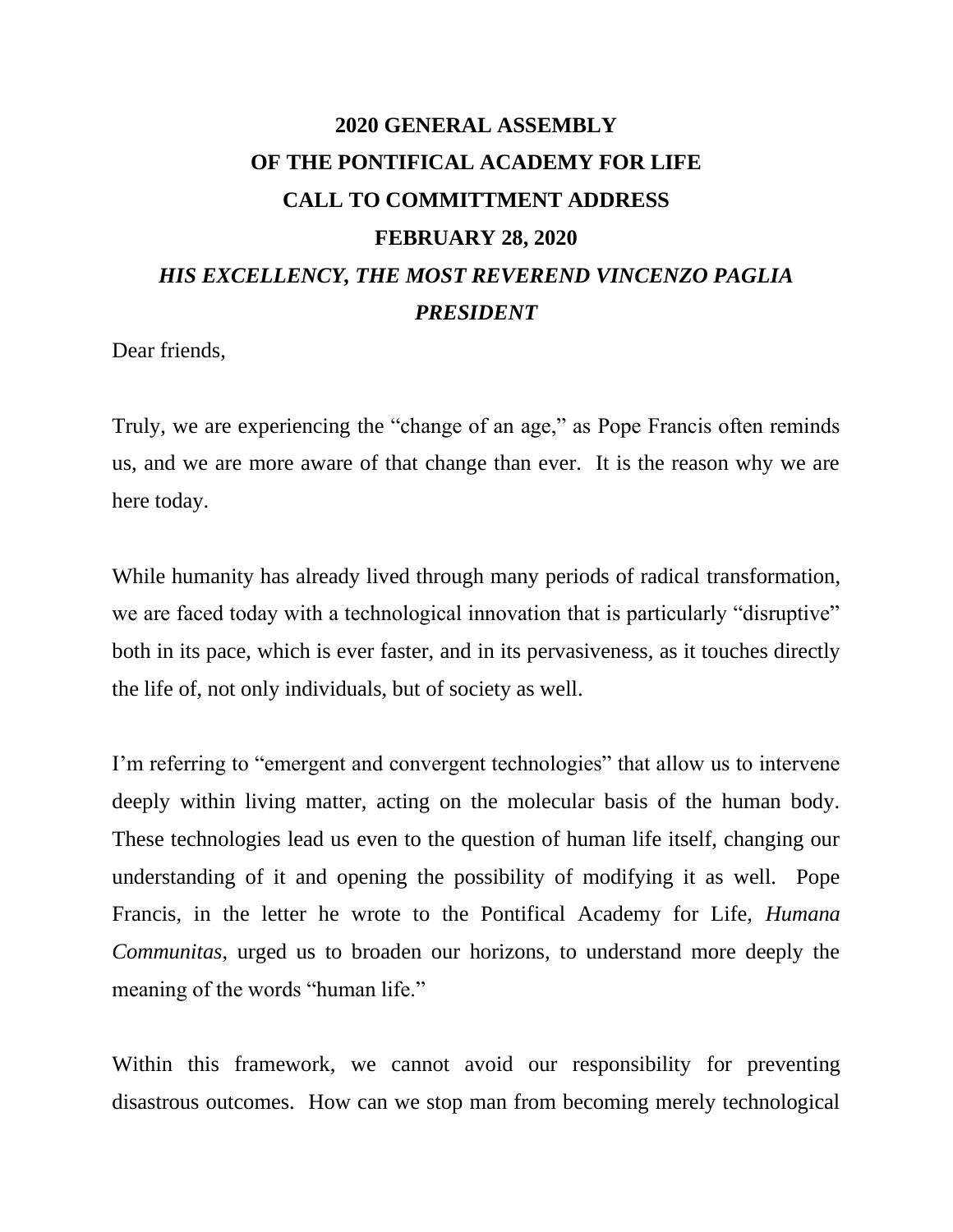and instead humanize technology? How can we avoid being controlled by an "algo-cracy," that is, by the power of algorithms? Shouldn't we develop a vision of society and of the future of our planet where man is the master and not a slave?

First of all, I think it is important to avoid giving doctrinal or authoritarian power to either government or private business interests. But this avoidance is possible only if ethics is given a role, not only when a product is "built and in the box," with nothing left to be done but to (try to) regulate its use. Rather, ethics should have a role during the whole process of research and development. In other words, it is not enough to try to regulate technological devices themselves, leaving to the end user the decision on their proper application based on abstract and generic considerations of respect for individual rights and dignity. After the fact, experience tells us, recourse to ethical principles is almost useless. Certainly, the principles that underlie the social teaching of the Church—such as dignity, justice, subsidiarity, and solidarity—are never to be abandoned. The complexity, moreover, of the contemporary technological world guarantees that without the guidance these principles provide, fruitful dialogue among those who inhabit that world will be very difficult to establish. We need an ethics that influences the criteria that underlie both algorithm design and the responsibilities of those who participate in the various stages of algorithm formulation.

In my opinion, ethics is called to accompany the entire production cycle of technological devices, starting with the choice of projects in which to invest. This is possible if we identify an inter-disciplinary ethics model in which different skills play a role in each phase of product development—research, design, production, distribution, individual and entity use. The goal in the new era of Artificial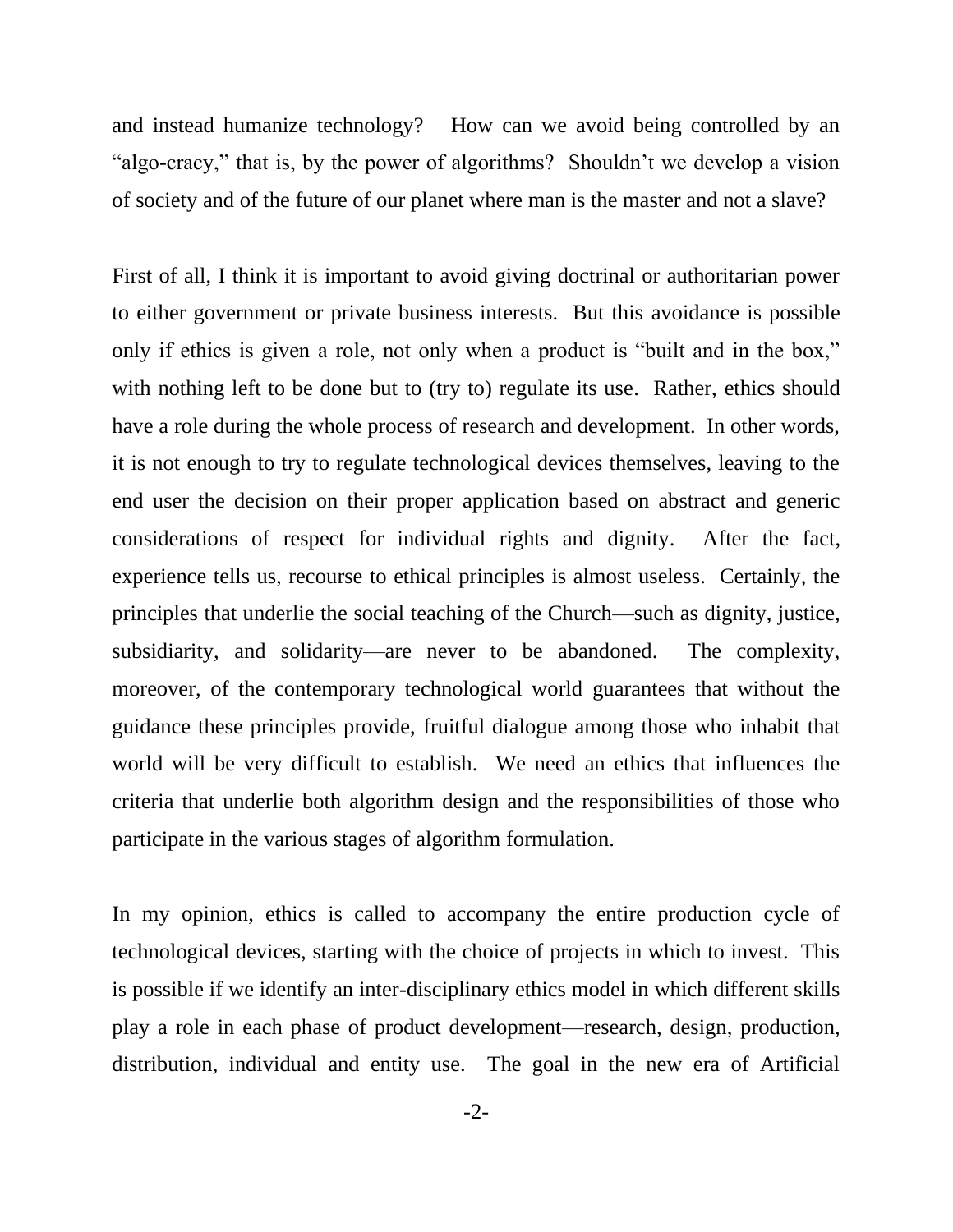Intelligence is to ensure skilled and shared oversight of the processes that govern the interaction between humans and machines.

Careful however! No one member of society can carry out this task alone. Dialogue and cooperation among all parties is essential to ensure that the interest uniting them is that of keeping our "common home" safe and providing for peaceful coexistence within the entire "human family." Today, there is no field in which global vision can be ignored, particularly where technology is concerned.

This is what today's meeting is all about. Faced with the enormous challenges that technology presents, we are asked to take a qualitative leap toward a peaceful future for our planet. We can learn from history and grasp an analogy with what happened after the Second World War. People, after the dramatic experience of totalitarianisms that had trampled on the dignity of peoples and its expressions, took that qualitative moral leap forward and produced the Universal Declaration of Human Rights. Dear friends, we must not wait for similar new devastation before we take action. We can and must protect against it before it happens. As a human family, we must reaffirm and promote pro-actively the right of all peoples to inhabit the earth with their diversity and in peace.

In light of these reflections, the Academy has begun a path of cooperation with a number of interlocutors: academics, civil society and companies that produce these technologies. The Call for Commitment that we will sign today is a first step. Faced with changes brought about by technological innovation, we are called by our mission to respond. We plan study and action in support of technological innovation that advances authentic human development and promotes the common